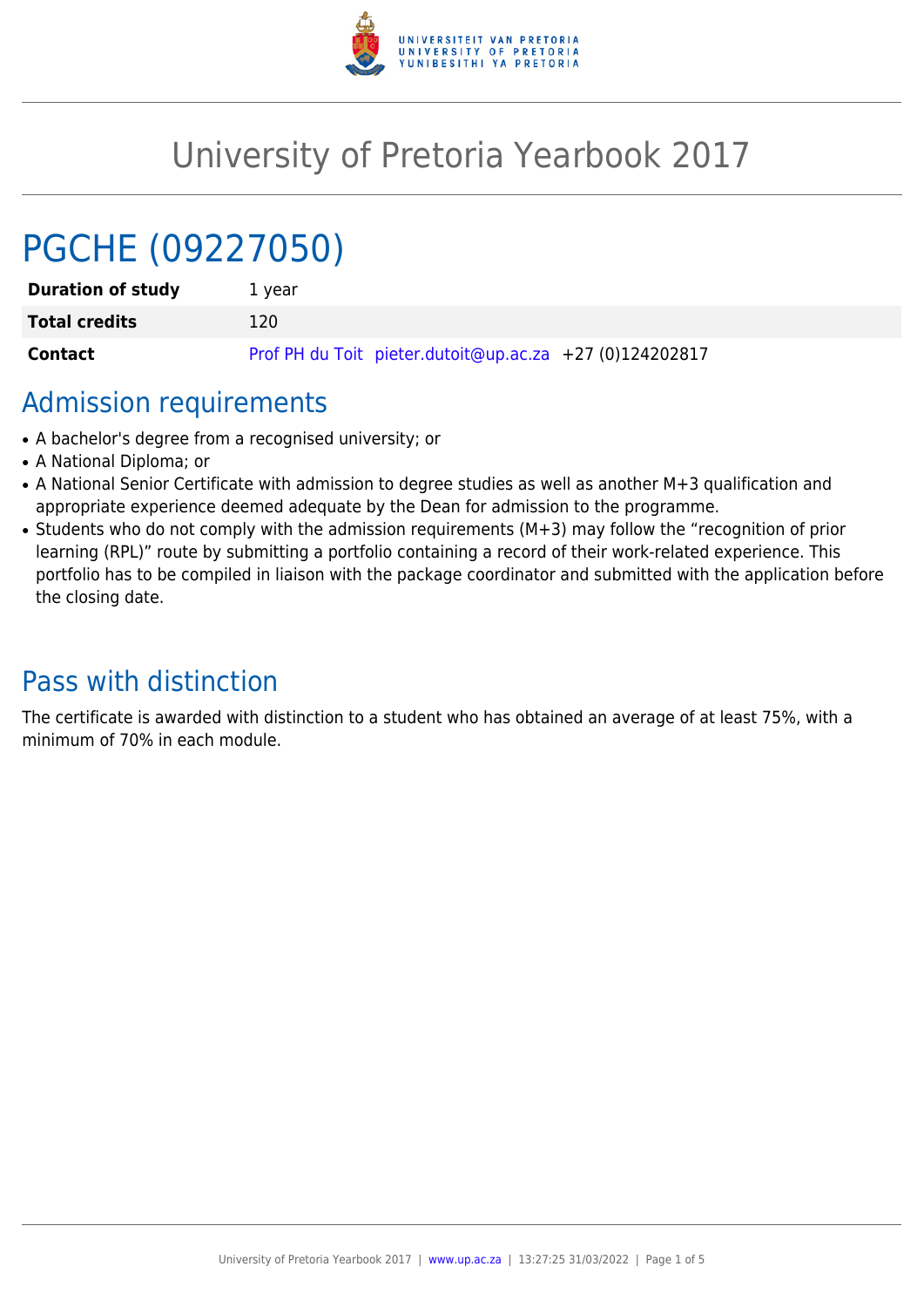

# Curriculum: Final year

# **Minimum credits: 120**

All "Fundamental" and "Core" modules must be selected together with two "Elective" modules.

# **Fundamental modules**

# **Mediating learning 400 (LMD 400)**

| <b>Module credits</b>         | 30.00                                      |
|-------------------------------|--------------------------------------------|
| <b>Prerequisites</b>          | No prerequisites.                          |
| Language of tuition           | Afrikaans and English is used in one class |
| <b>Academic organisation</b>  | Humanities Education                       |
| <b>Period of presentation</b> | Year                                       |

#### **Module content**

The function of mediator of learning and facilitator of learning as central role of the higher education practitioner. Applied and integrated roles of practitioner. Facilitating learning aimed at the diverse needs of learners, including learners with special needs. Creating learning opportunities that is conducive to learning. Learning style flexibility and multiple intelligences. Effective education communication. Implementing strategies and utilizing sources applicable to the South African context. Guiding of students. Academic development across the curriculum. Adult learning theory. Application in authentic practice.

# **Professional development 400 (PFO 400)**

| <b>Module credits</b>         | 20.00                                      |
|-------------------------------|--------------------------------------------|
| <b>Prerequisites</b>          | No prerequisites.                          |
| Language of tuition           | Afrikaans and English is used in one class |
| <b>Academic organisation</b>  | Humanities Education                       |
| <b>Period of presentation</b> | Year                                       |

#### **Module content**

Professional development of higher education practitioners. Self-assessment. Developing the full potential of the practitioner. The role of action research. Developing a professional portfolio.

# **Core modules**

#### **Assessment practice 410 (ASK 410)**

| <b>Module credits</b>         | 10.00                                      |  |
|-------------------------------|--------------------------------------------|--|
| <b>Prerequisites</b>          | No prerequisites.                          |  |
| Language of tuition           | Afrikaans and English is used in one class |  |
| <b>Academic organisation</b>  | Humanities Education                       |  |
| <b>Period of presentation</b> | Semester 1 or Semester 2                   |  |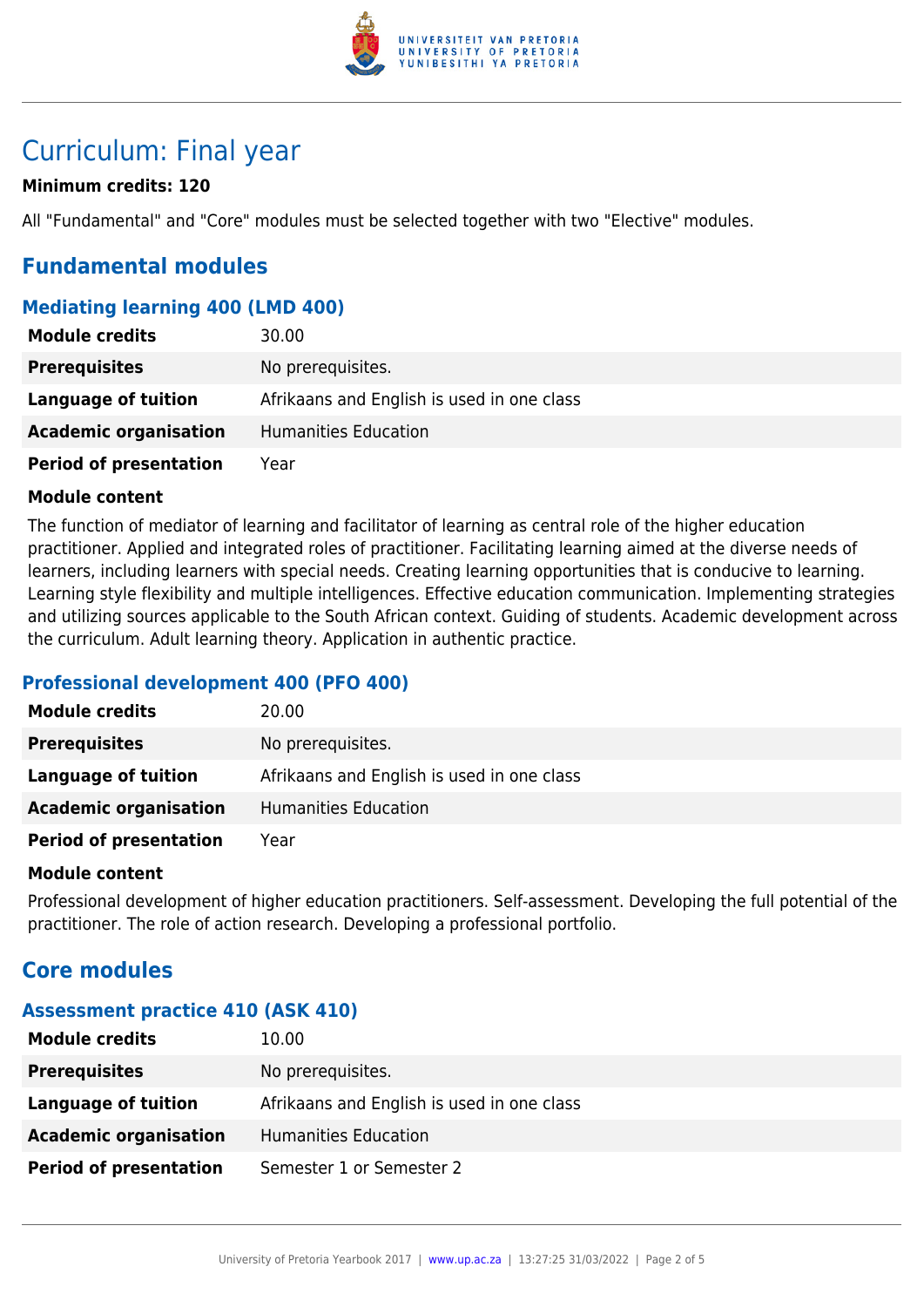

#### **Module content**

Methods of assessment in a formative and summative fashion. Basic principles of accountable assessment. Record of learning. Assessment instruments.

### **Community-based learning 420 (GBL 420)**

| <b>Module credits</b>         | 10.00                                      |  |
|-------------------------------|--------------------------------------------|--|
| <b>Prerequisites</b>          | No prerequisites.                          |  |
| Language of tuition           | Afrikaans and English is used in one class |  |
| <b>Academic organisation</b>  | <b>Humanities Education</b>                |  |
| <b>Period of presentation</b> | Semester 2                                 |  |

#### **Module content**

National policies on higher education and community service; citizenship; programme characteristics of effective community service; fundamentals of community service partnerships; developing a theory and practice of campus-community; developing infrastructure for community service and community engagement; partnerships among organisations and higher education institutions for community service; principles and profiles of exemplary partnerships with community agencies; partnerships for collaborative action research; involving corporate partners; community service project.

# **Curriculum development 410 (KRO 410)**

| <b>Module credits</b>         | 10.00                                      |  |
|-------------------------------|--------------------------------------------|--|
| <b>Prerequisites</b>          | No prerequisites.                          |  |
| Language of tuition           | Afrikaans and English is used in one class |  |
| <b>Academic organisation</b>  | Humanities Education                       |  |
| <b>Period of presentation</b> | Semester 1                                 |  |

#### **Module content**

Exploring models and principles of curriculum development. Adapt principles to comply with the process of outcomes-based curriculum development. Developing a study guide/manual as outcome of outcomes-based curriculum development. Learning through, for and about problem-based learning.

#### **Leadership and management 420 (LAM 420)**

| <b>Module credits</b>         | 10.00                                      |  |
|-------------------------------|--------------------------------------------|--|
| <b>Prerequisites</b>          | No prerequisites.                          |  |
| Language of tuition           | Afrikaans and English is used in one class |  |
| <b>Academic organisation</b>  | <b>Humanities Education</b>                |  |
| <b>Period of presentation</b> | Semester 2                                 |  |

#### **Module content**

The role and profile of the teacher, training and development practitioner. Leadership, administration and management. Conflict management. Team management. Networking.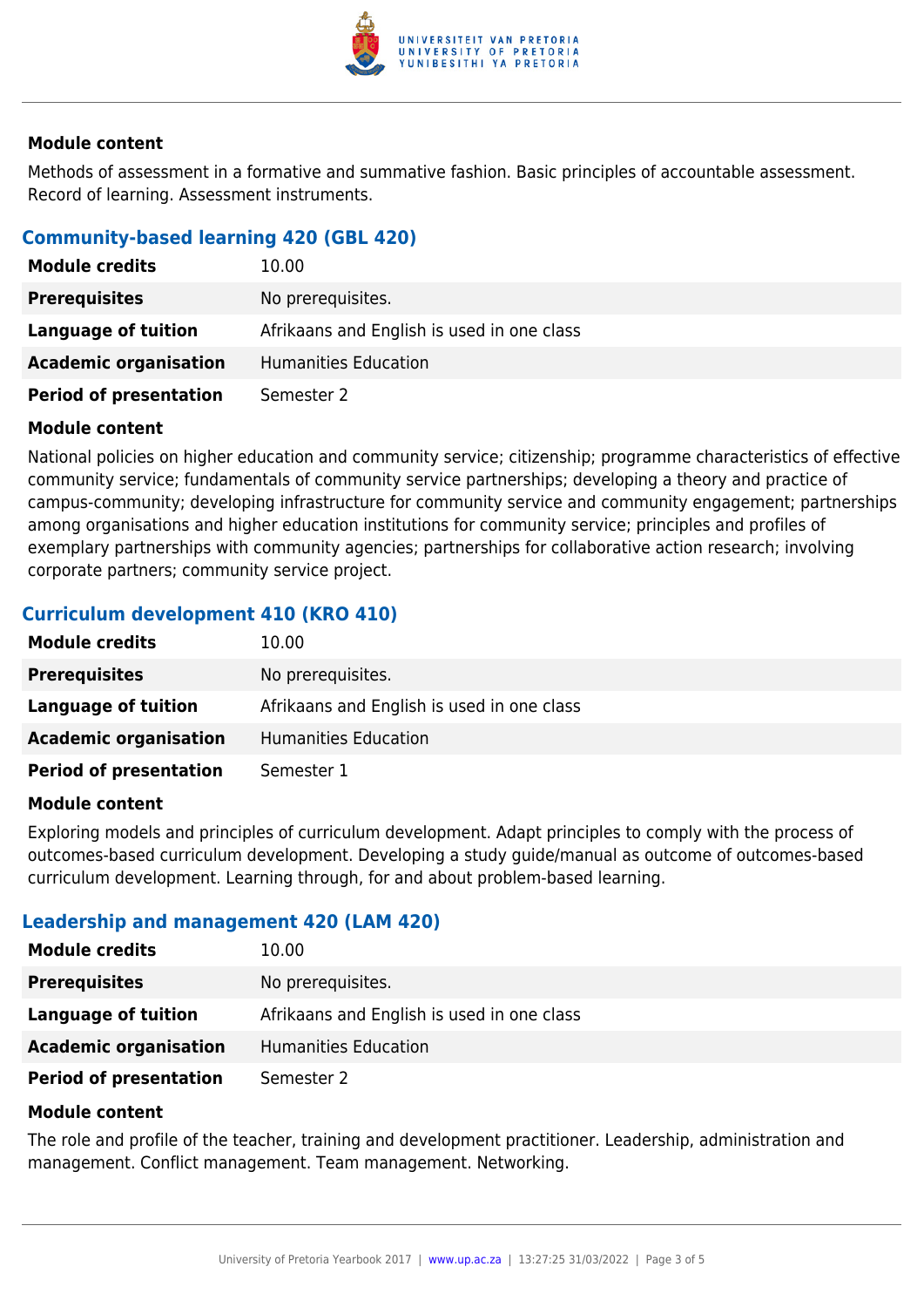

# **Education technology 410 (OWT 410)**

| <b>Module credits</b>         | 10.00                                      |  |
|-------------------------------|--------------------------------------------|--|
| <b>Prerequisites</b>          | No prerequisites.                          |  |
| Language of tuition           | Afrikaans and English is used in one class |  |
| <b>Academic organisation</b>  | Science, Maths + Techno Ed                 |  |
| <b>Period of presentation</b> | Semester 1                                 |  |

#### **Module content**

Media as sources of learning. Developing and utilising media by learner. Media and whole brain learning, maximising multiple-intelligences, maximising potential. Lower and higher level technology. Integrating media. Multimedia learning packages.

# **Elective modules**

# **Electronic learning 420 (CEL 420)**

| <b>Module credits</b>         | 10.00                                      |  |
|-------------------------------|--------------------------------------------|--|
| <b>Prerequisites</b>          | No prerequisites.                          |  |
| Language of tuition           | Afrikaans and English is used in one class |  |
| <b>Academic organisation</b>  | Science, Maths + Techno Ed                 |  |
| <b>Period of presentation</b> | Semester 2                                 |  |

#### **Module content**

Electronic learning media. Integrating electronic media in practice. Web-based learning. Multimedia learning packages. Interactive television broadcasting.

# **Entrepreneurship practice 430 (EPP 430)**

| <b>Module credits</b>         | 10.00                                      |  |
|-------------------------------|--------------------------------------------|--|
| <b>Prerequisites</b>          | No prerequisites.                          |  |
| <b>Contact time</b>           | 7 lectures per week                        |  |
| <b>Language of tuition</b>    | Afrikaans and English is used in one class |  |
| <b>Academic organisation</b>  | Education Management + Policy              |  |
| <b>Period of presentation</b> | Semester 1 or Semester 2                   |  |

#### **Module content**

The role of education and training in entrepreneurship, including finance, marketing, planning and project management as these relate to education.

# **Mentorship 420 (MEP 420)**

| <b>Module credits</b> | 10.00             |
|-----------------------|-------------------|
| <b>Prerequisites</b>  | No prerequisites. |